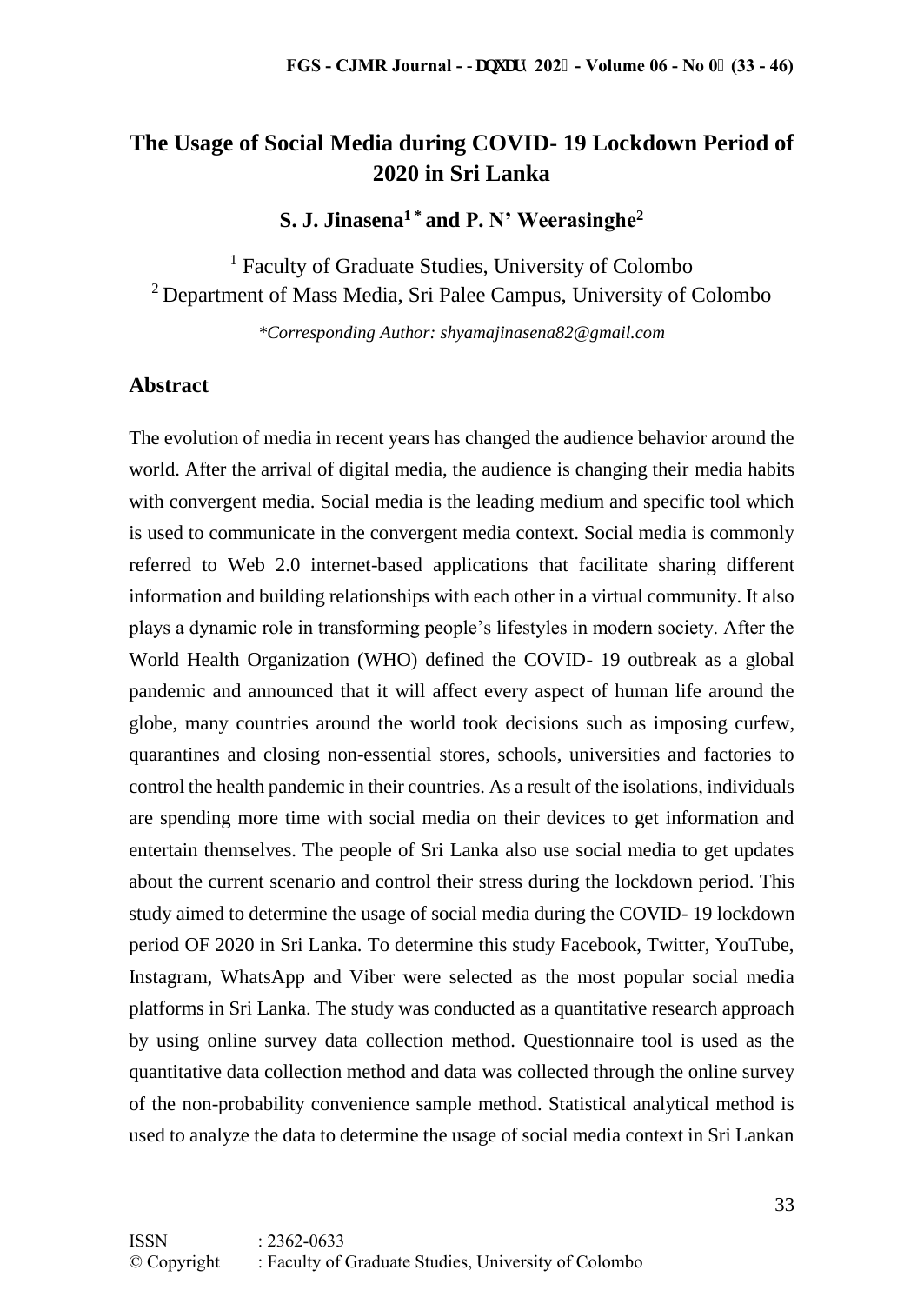society. The research techniques are used to define the research question of "How social media was used in Sri Lanka during the 2020 COVID- 19 lockdown?" Furthermore, findings reflected the characteristic usage of social media in Sri Lankan society during the lockdown period of 2020.

**Key words:** Social Media, COVID- 19 Pandemic, Lockdown, Sri Lankan society

## **Introduction**

The world has experienced COVID- 19 pandemic with posing serious threat to global public health. It is a global crisis where every one of us is affected and which we have experienced firsthand in our lifetime. The World Health Organization (WHO) defined the COVID- 19 outbreak as the global pandemic that can affect and change every aspect of human life around the globe. During this crisis, lack of awareness, knowledge and preparedness would put people and health care staff at risk. Thus, the public needs access to timely and reliable information about the disease symptoms and its prevention. For this purpose, different communication methods play a major role to fulfill the need for proper information in the worldInformation is gathered mostly through the online technologies and it is used to share information, promote discussion and build relationships. Media convergence concept became the main specific tool to share information in this pandemic situation, because of the lockdown the whole world with isolation.

According to Shereen (2020) COVID- 19 originated from the Hunan seafood market at Wuhan, China, where live bats, snakes, raccoon dogs, wild animals among others were sold in December, 2019. The virus was declared a pandemic by the World Health Organization on 11 March 2020 (WHO, 2020). (One of the ajor aftereffects of this virus is the home isolation which safeguarded people physically as well as psychologically)In this pandemic media convergence hasthe greater advantage of rapid dissemination of communication content in the world.

The convergence dimension of social media is the crucial tool for sharing information and gaining knowledge which people can use to connect with friends, chatting with friends, sharing pictures, videos and photos, playing games. Social media is the critical collection of the web-based systems that allow for mass interaction,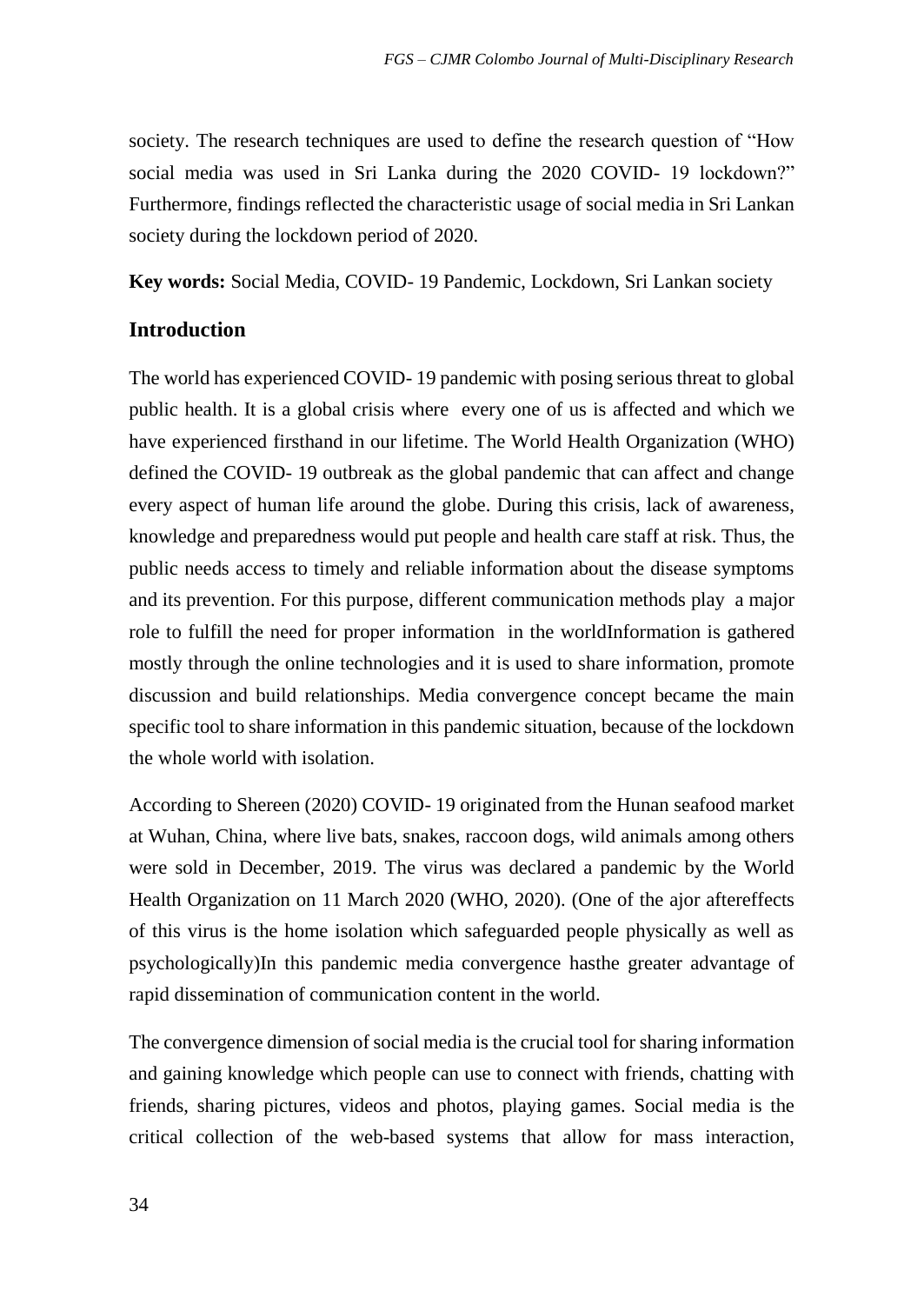conversation and sharing in the network classification (Murphy, 2013). Furthermore, Savrum  $\&$  Leon (2015) determine that the social media is the major tool which can be used with the internet and it refers to the electronic network and digital devises.

As an influence of the attractive features of the Face book Sri Lankan online audience has created more changes among the Sri Lankan society. In this critical moment of COVID- 19 pandemic, social media provides a huge connection, which can connect each other world wide Due to lockdown and individual loneliness, there is an increasing usage of social media in the pandemic situation. Therefore social media helps to connect with each other in the cyber society.

In this critical situation, most of Sri Lankans used the social media for different reasons. The most favorable reason is using the social media to destroy the loneliness of people who live in the lockdown areas. Moreover, People use the social media to connect with friends for chatting, sharing pictures, sharing videos, photos and mostly to play games. Not only in Sri Lanka, but the social media influence increased in all around the world. Social media networks help to develop the relationships between friends and relatives in the cyber space. Thus, the social media usage is an important recommendation for isolation at home to help to reduce the psychological impact.

As an influence of the attraction features of the social media, it helped to increase the social media audience in lockdown period in Sri Lanka. With the onset of the COVID- 19 pandemic, social media has rapidly become an important communication tool in Sri Lanka. Increasing usage of social media due to COVID- 19 outbreak period has created a new culture in Sri Lankan society with the influence of the attraction features of the social media content.

The research determined the characteristical usage of social media during the lockdown situation in Sri Lanka. Because social media became an efficient source of information, many individuals connected with the social media due to isolation and suffering from loneliness. Furthermore, social media is recognized as the collection of web base applications which can be used to reduce the psychological impact of the online media users.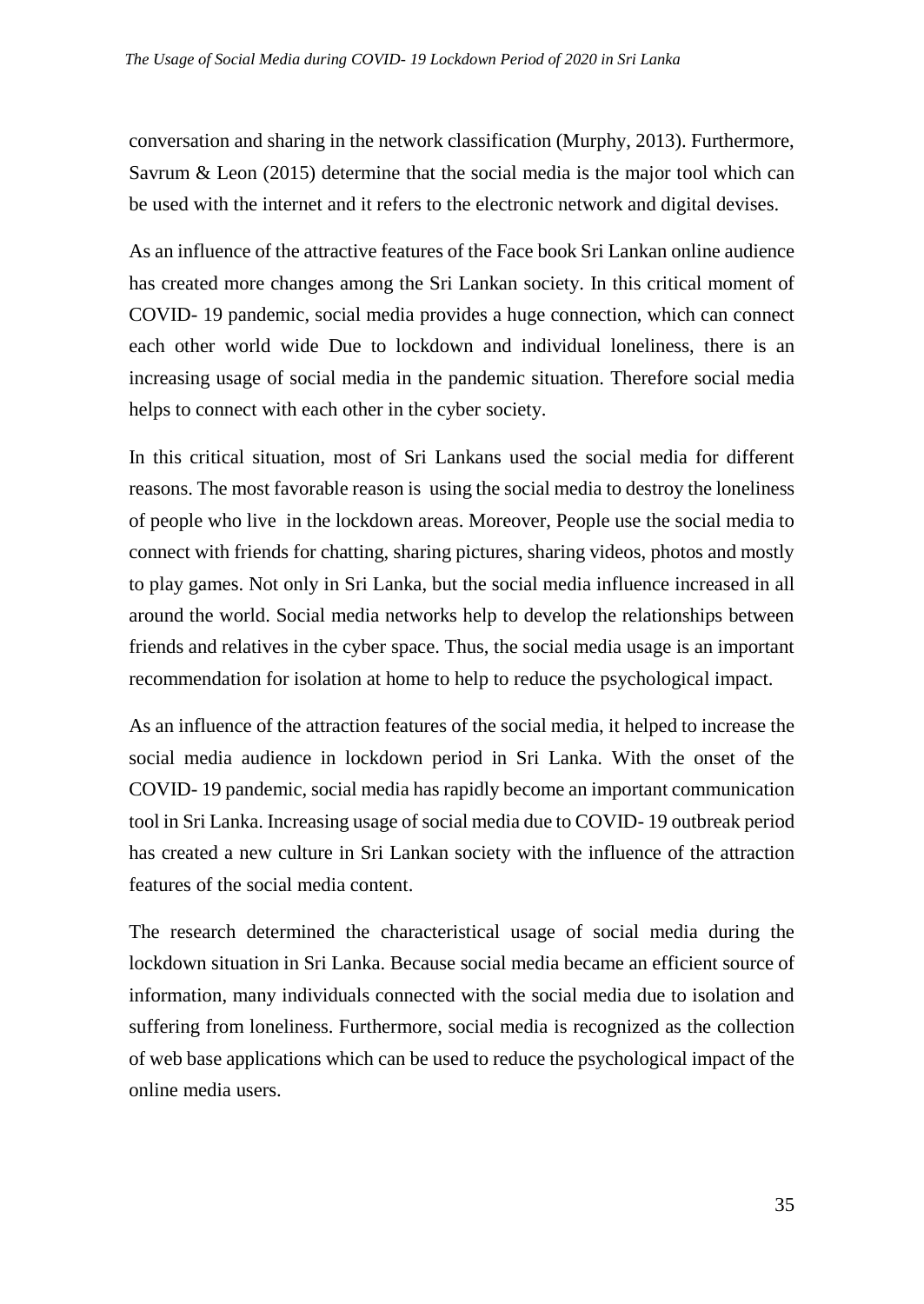### **Rationale**

COVID- 19 disease, firstly reported by officials in Wuhan City, China, in December 2019.Chinese authorities have identified human cases with onset of symptoms in early December 2019. Some of the earliest known cases had a link to a wholesale food market in Wuhan city in China. Many of the initial patients were either stall owners, market employees or regular visitors to this market. All available evidence suggested that the virus has a natural animal origin and is not a manipulated or constructed virus. Scientists proved that it does not support for the laboratory constructed virus. But the cause of the disease was soon confirmed as a novel coronavirus and the infection has since spread to many countries worldwide and has become a pandemic disease. WHO has published information about COVID- 19 and have given different instructions to their users about ways to prevent the spread of the virus, such as keeping a distance between themselves and others, using masks and washing their hands. During this major event, the overall response is usually generated with the health sector. But some of the most relevant characteristics of communication systems also play major role in this pandemic situation in the regional, national, and international levels.

Social media platforms are amongst the most widely used sources of information in the world because of the easy and inexpensive access to the internet and the huge users in these social media platforms. It is the easiest and most effective way to distribute information, during this COVID- 19 lockdown period. Thus overall response usually generates proceeding the communication process in the social media content due to it being the most widely use source of information in the world.

The COVID- 19 pandemic is a recent phenomenon and its studies are still limited. Especially regarding the impact of social media content. Dimaggio (2011) states that the internet changes the society. Furthermore, Bowd (2016) posited that the social media come forward in internet media content with provide more opportunities to share information. Moreover most of researchers define that social media is an online media content which can be activated for a huge online media audience.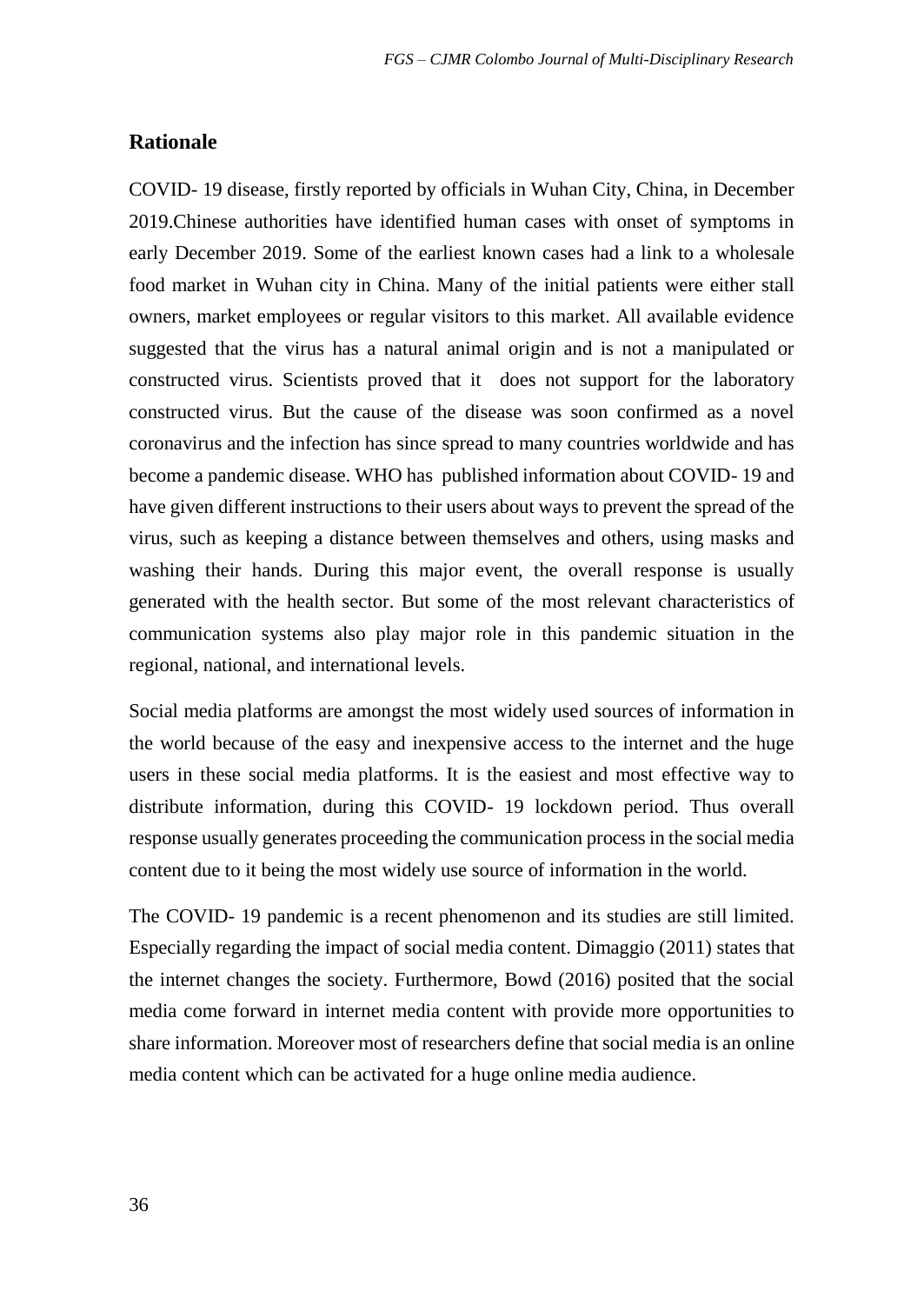In this COVID- 19 pandemic time social media platforms have become an important source for discussing, sharing and getting knowledge. Not only for the sharing information, but also people use the social media to fulfill their essential needs too. According to Kemp (2020) social media tried to lead the people with fulfilling their different needs in lockdown period worldwide. Kent (2020) noted that social media gave everyone the chance to share information with everyone else in this crucial period.

The research determines the usage of social media context during the COVID- 19 outbreak time. It is a contemporary discussion on the usage of social media context during the COVID- 19 situation. Social media gave the chance to share information with everyone. In addition, social media has become an important source for sharing knowledge, experience and act as the entertainment platform during this pandemic situation. Similarly, Dillon (2020) noted that the people spend more time with social media during the COVID- 19 pandemic due to their loneliness.

The COVID- 19 pandemic is defined as the global health crisis of our time and the greatest challenge. Stressing every one of the countries it touches; it has the potential to create devastating social, economic and political effects that will leave deep and longstanding scars. People lost their jobs and income, with no way of knowing when normality will return. Hundreds of death can be seen due to the pandemic.

As the result of the COVID- 19, there are curfews, quarantines and similar restrictions (variously described as stay-at-home orders, shelter-in-place orders, in lockdowns) in place in many countries and territories around the world, related to the COVID- 19 pandemic. Sri Lanka also officially announced about the lockdown to the whole country due to the huge spread of COVID- 19 pandemic. Sri Lanka, officially named as the Democratic Socialist Republic of Sri Lanka, is an island country in South Asia, located in the Indian Ocean southwest of the Bay of Bengal and southeast of the Arabian Sea. Sri Lanka has been called "The tear drop of the Indian ocean" because of its shape and location. Thusin this little island in the world, COVID- 19 rapidly spread around the country. Current research has examined the use of the social media context by Sri Lankan online media users at a critical situation.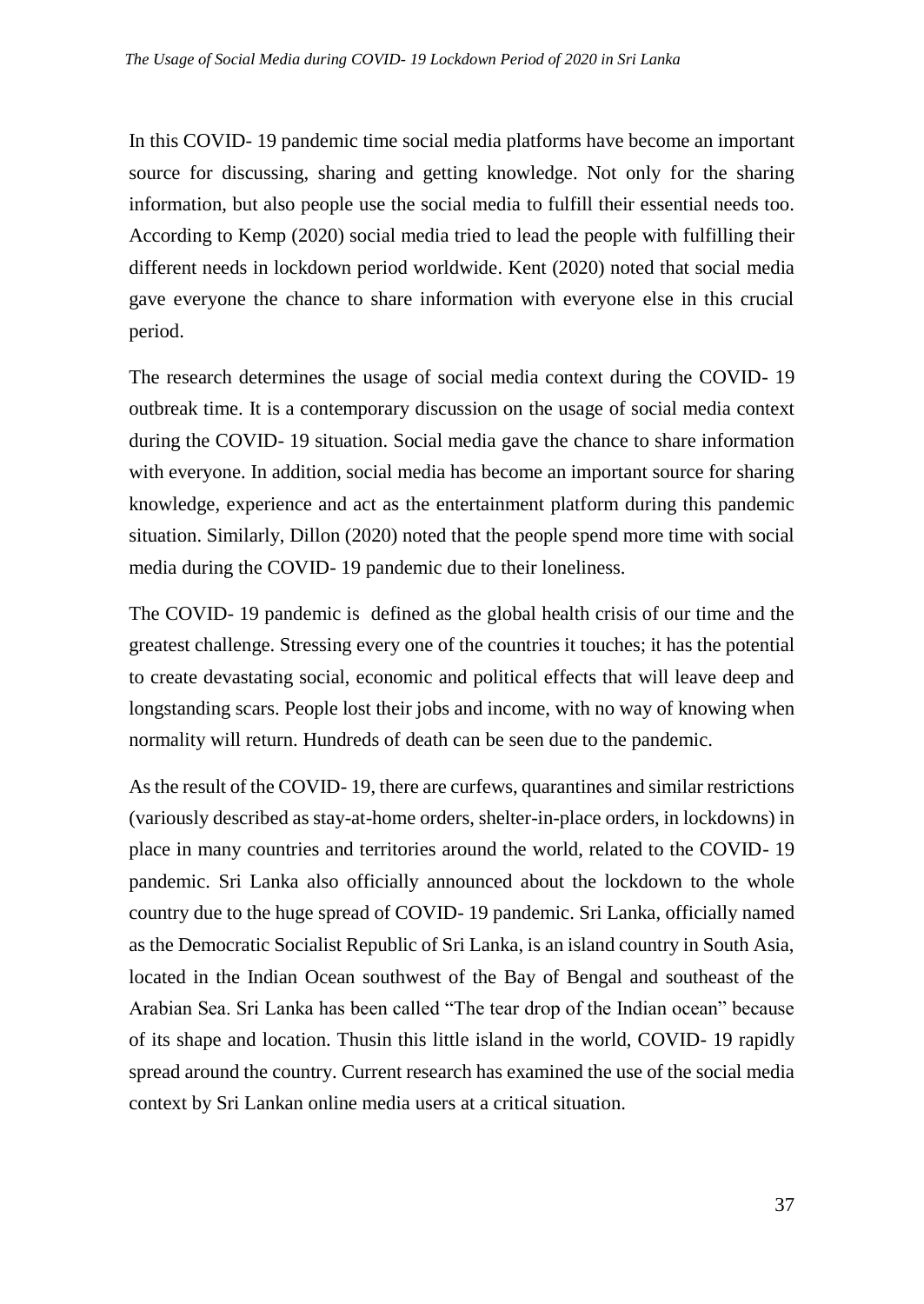## **Methodology**

The study was conducted as a quantitative research by using quantitative data collection methods. Questionnaire data collection tool was use as the quantitative survey method. Sample size is 100 of online media users and they were selected as the non-probability convenience method to conduct the online survey to determine the usage of social media during the COVID- 19 period of 2020 in Sri Lanka. To support this study the social media of Facebook, Twitter, YouTube, Instagram, WhatsApp and Viber were selected as the most popular social media platforms in Sri Lanka which were also used as the sample social media platforms of the research.

Statistical analytical methods are used to analyze the data, which is used to determine the effect of social media in Sri Lankan society during the COVID- 19 pandemic situation in 2020. Quantitative data is analyzed by using the EXCEL software. As secondary data, books, articles, and online references are used to determine research findings and were also used to formulate the theoretical and empirical background of this research.

## **Research findings**

With regard to the characteristic usage of the sample, it will define the online user's questionnaire data analysis results of "How to use social media during the COVID-19 lockdown period of 2020 in Sri Lanka". These research data are presented numerically. It has been analyzed how many of them have participated in the quantity.

Firstly, the result indicates about the background of the online media respondents who were selected as the non-probability convenience sample method.

| Age Group    | Student | Unemployed | Employed |
|--------------|---------|------------|----------|
| 20 and below |         |            |          |
| 21-30        |         |            | 22       |
| $31-40$      |         |            | 38       |
| 41-50        |         |            |          |

**Table 1**: Categorizes participants according to their current engagement

*Source:* Survey data, 2020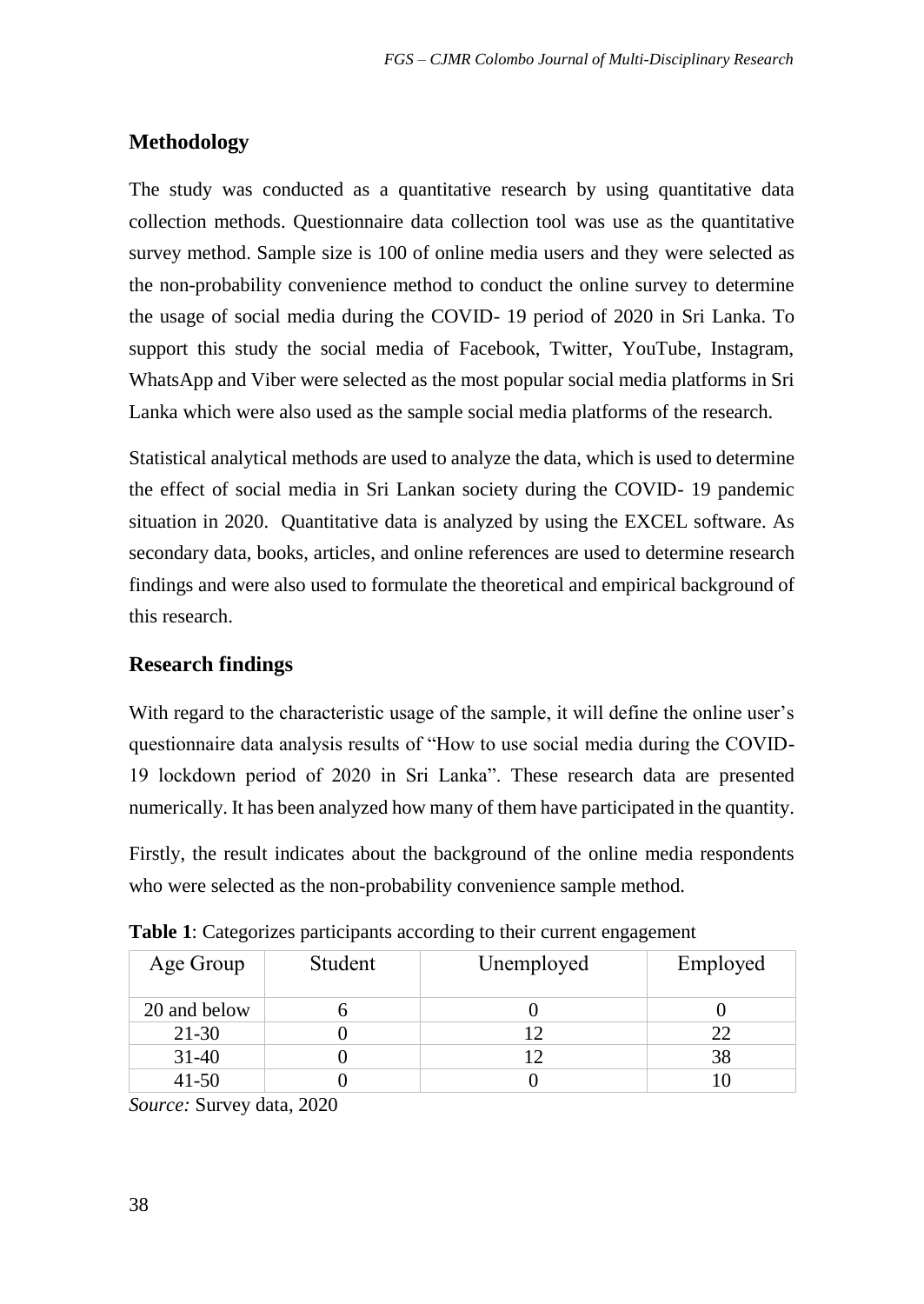The first table above illustrates that participants in this research were segregated based on their current engagement.It is divided into three main parts and this classification is outlined according to the current situation. Also, the classification is based on the age groups allocated according to the research.

| Age Group    | G.C.E A/L | Under<br>graduate | Graduate | Postgraduate |
|--------------|-----------|-------------------|----------|--------------|
| 20 and below |           |                   |          |              |
| $21-30$      |           | 12                | 14       |              |
| $31-40$      |           |                   | 30       |              |
| $41 - 50$    |           |                   |          |              |

**Table 2:** Categorization of participants according to their education level

*Source:* Survey data, 2020

The table2 indicates about the characteristic variables of the online survey participants who have joined with the survey which conducted to determine the online media usage in COVID- 19 situation in Sri Lanka. It is classified into four parts of G.C.E A/L, under graduate, graduate and postgraduate. This classification is also categorized by age.





*Source:* Survey data, 2020

The figure 1 mentions the usage of different devices which is used by the both female and male online respondents. According to the results of figure 1 of the research, most of the online users connect with internet through the smart phones. The results further defines that laptop has also been used by the online media users.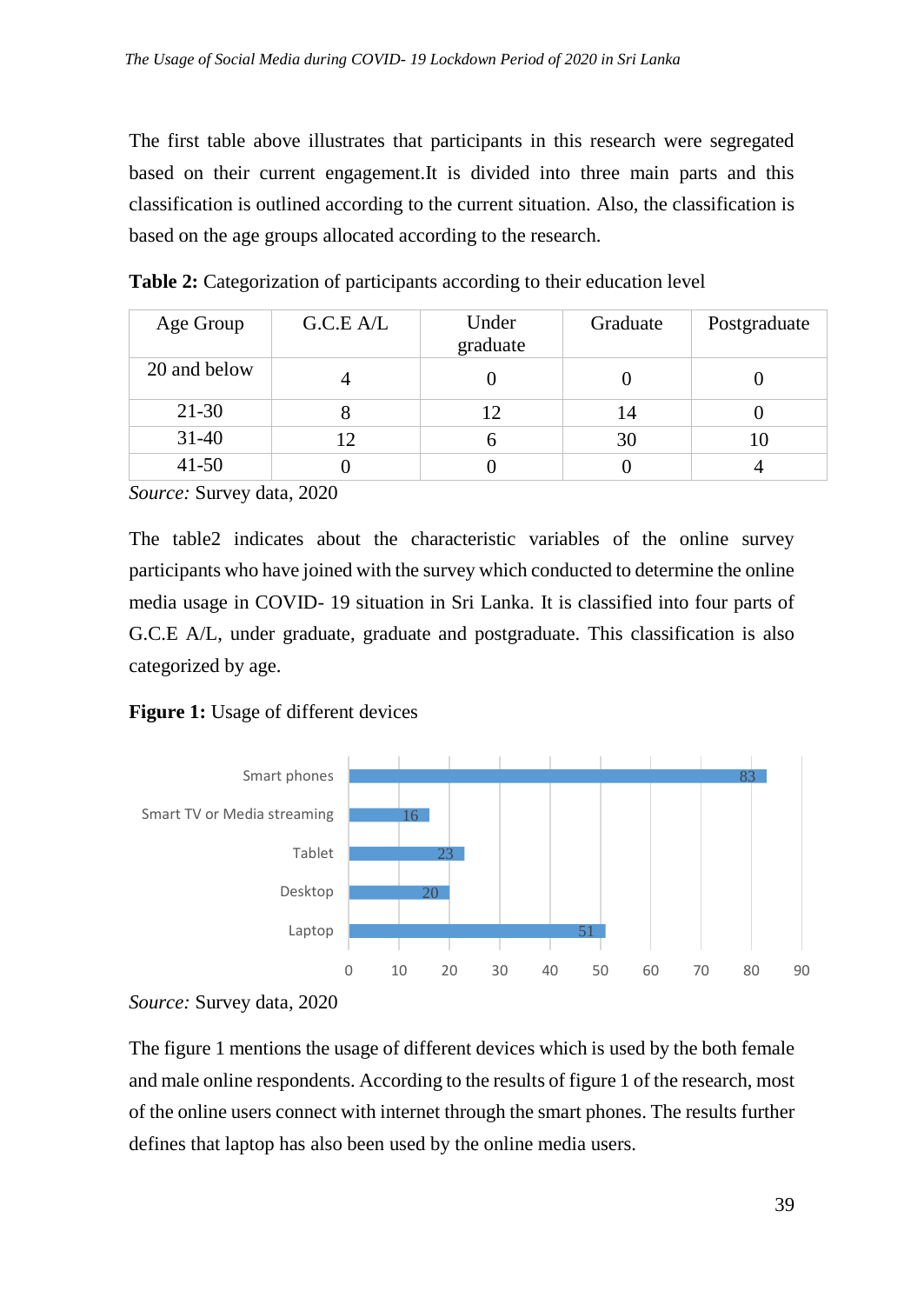spending hours



**Figure 2**: Gender wise social media usage **Figure 3**: Gender wise social media



*Source:* Survey data, 2020 *Source:* Survey data, 2020

The above figure 2 mentions about the gender wise usage of social media and figure 3 mentions about the gender wise spending hours with the social media. According to No. 2 data analysis figure, social media has been used by both female and male during the COVID-19 lockdown period in 2020. Furthermore, the figure 3 defined the spending time by the different genders. According to this value, female use social media more than male and the female users spend 5-7 hours with social media.



**Figure 4:** Age wise social media usage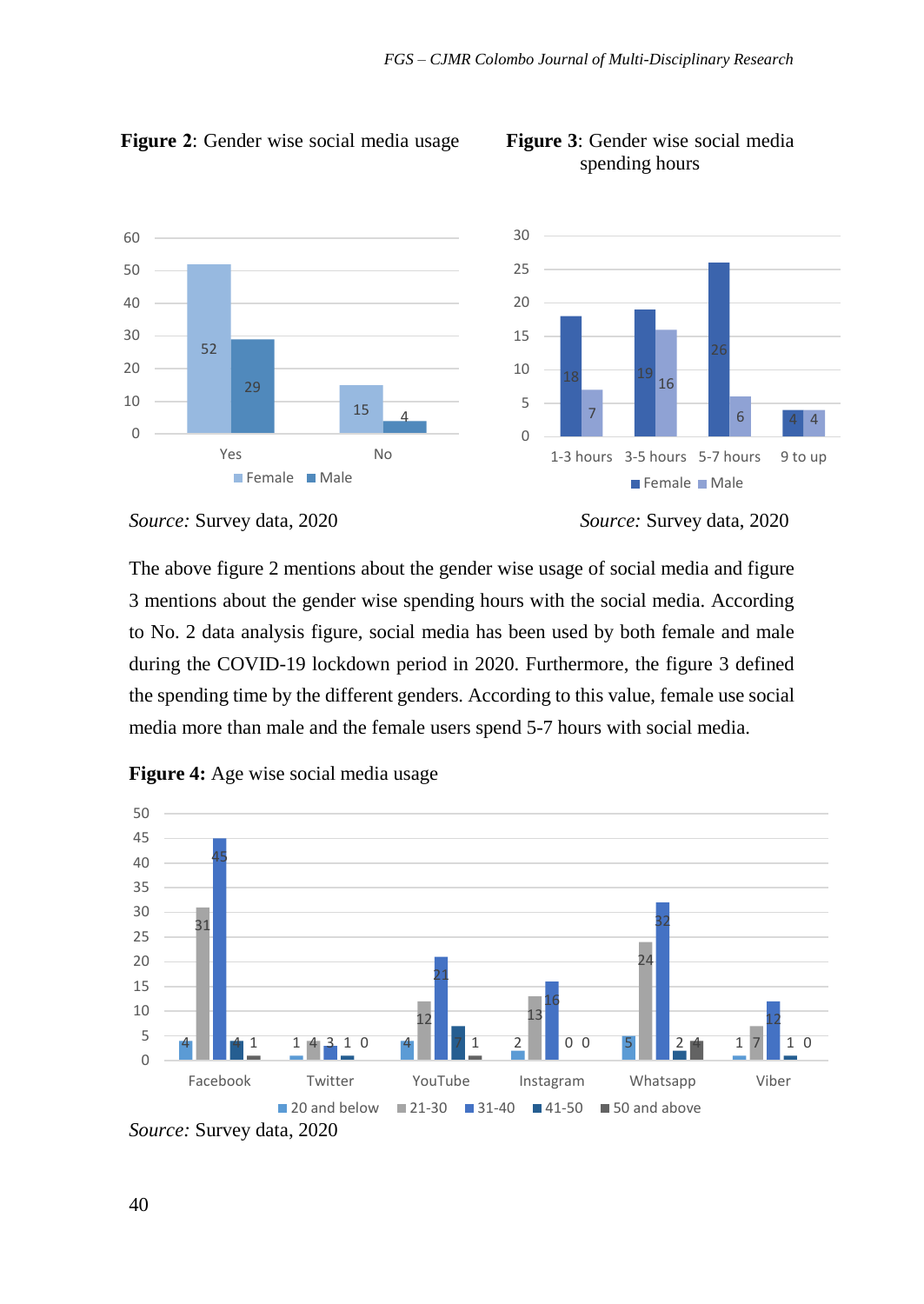The figure 4 shows the results of age wise usage of social media. Rendering the figure 4, Facebook is the most popular social media platform among these selected social media platforms. And the 31-40 of age group mostly attain with the social media. Moreover, Whatsapp is also increasingly used by the online users during this critical situation.



**Figure 5:** Mostly used social media activities analysis with age factor

#### *Source:* Survey data, 2020

Above data states the mostly used social media activities analysis with regard to the age factor. As the indication of the figure 5, most of graduates and postgraduates have involved with the social media to spend their time during the lockdown period. Also, they have used social media to watch films during this period. In addition, some of social media users use it to spend more time with different mobile applications.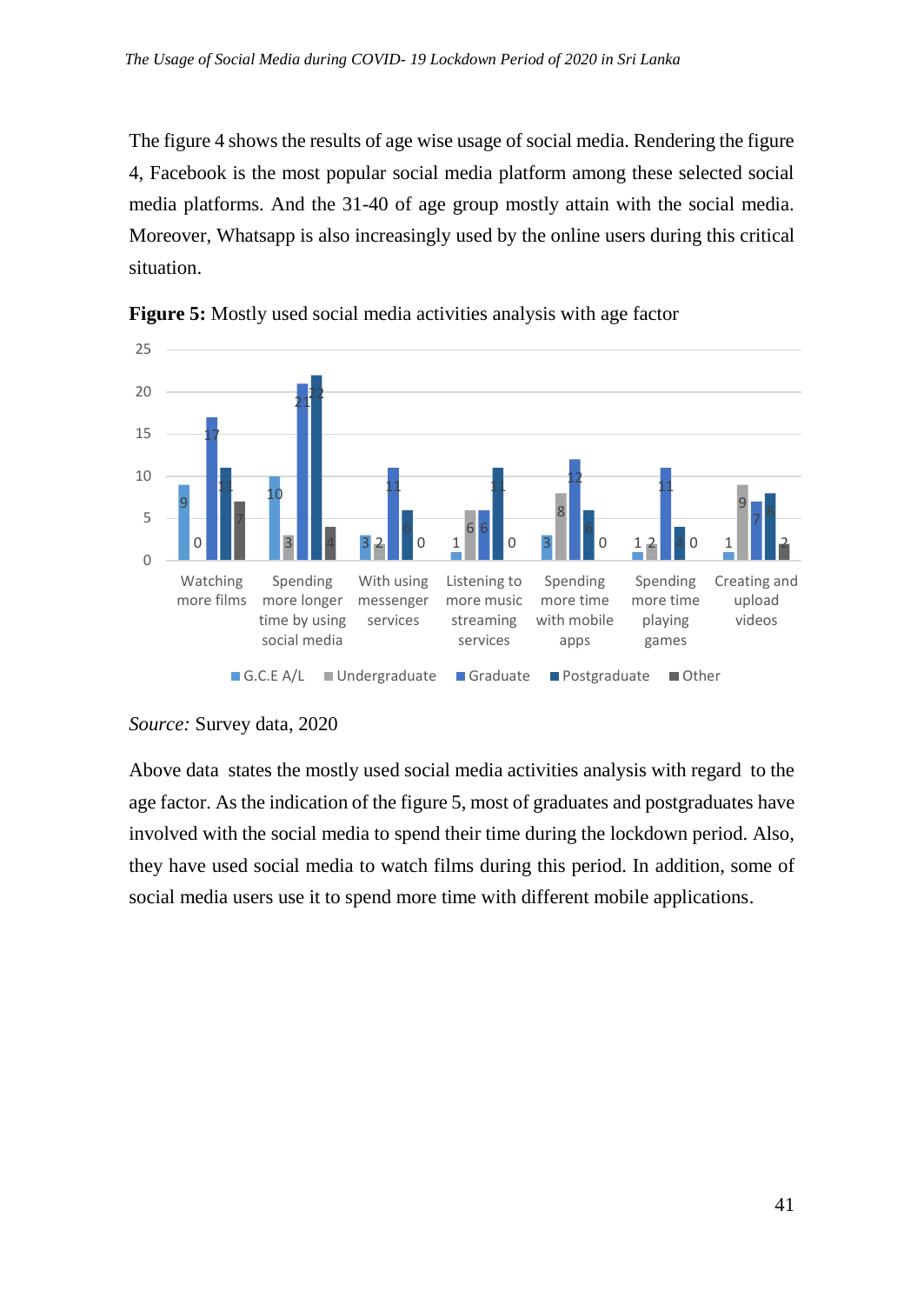Figure 6: Comparison of the social media usage with participant's current engagement



*Source:* Survey data, 2020

According to the data analysis indicated by figure 6, it shows the comparative results of the social media usage with participant's current engagement. According to its values, all the participants in the survey results revealed that they were more involved with social media, regardless of their status.

**Figure 7:** Age group factor analysis of attending with social media during the lockdown period.



*Source:* Survey data, 2020

According to the above figure 7 data analysis, it determines which age group is involved with the social media. According to the figure factor, age group of 31 to 40 is involved with social media more than other age groups. Furthermore, age group of 21 to 30 is attended with the social media during the lockdown period in Sri Lanka.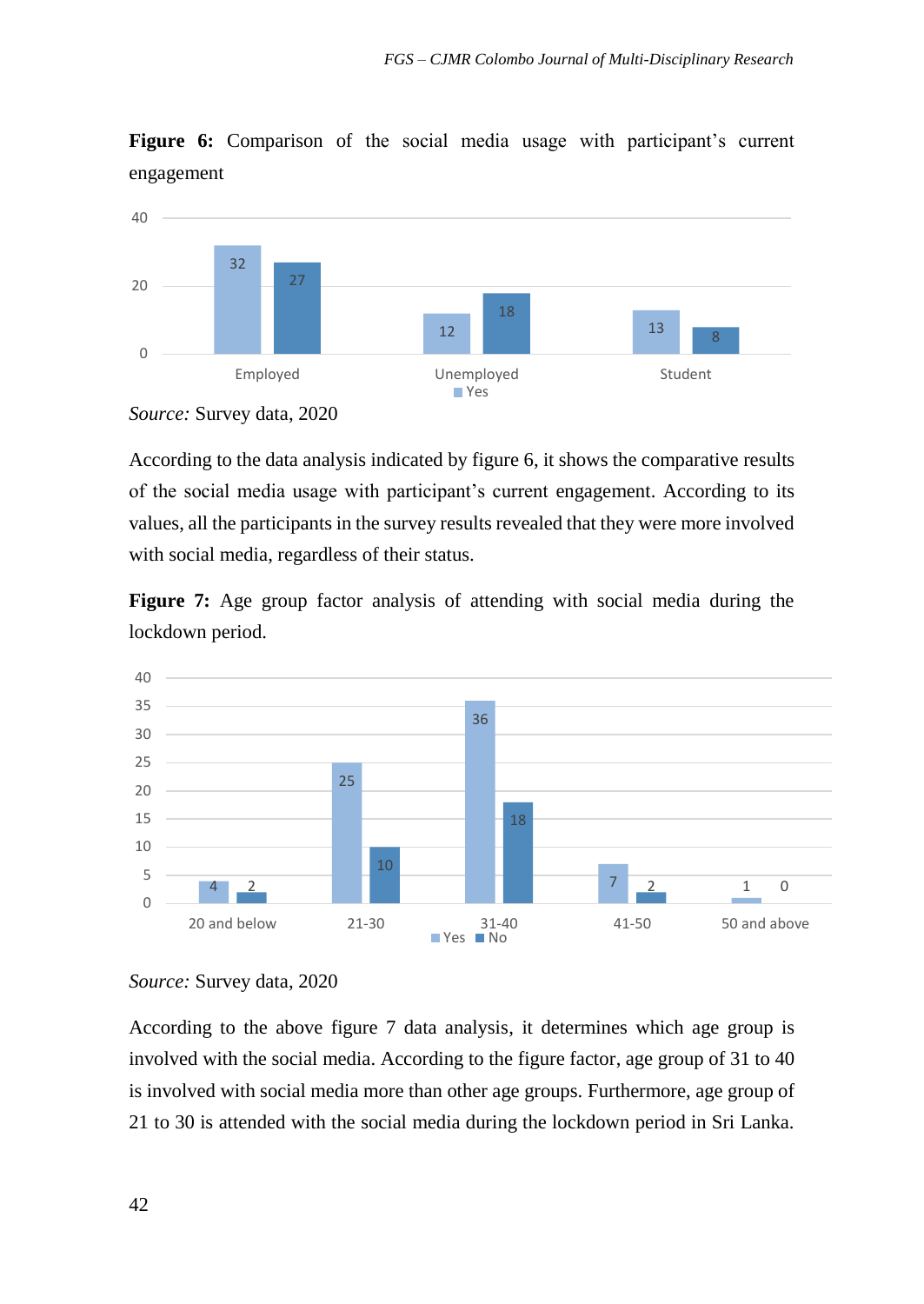Moreover, 50 and above do not attended with the social media more than other age groups.



**Figure 8:** search applications analysis with gender factor

According to the figure 7, the most of females areinvolved with the search application in the online media. As the results of this figure, mostly they search information and news. Not only entertainment items, most of the females searched for home and gardening also. Females furthermore searched fashion also from the social media context. Moreover the figure indicates that the males did not involve with the social media more than females during the COVID- 19 lockdown period in Sri Lanka.

**Figure 9:** Changing habits during the COVID- 19lockdown period of 2020 in Sri Lanka



*Source:* Survey data, 2020

*Source:* Survey data, 2020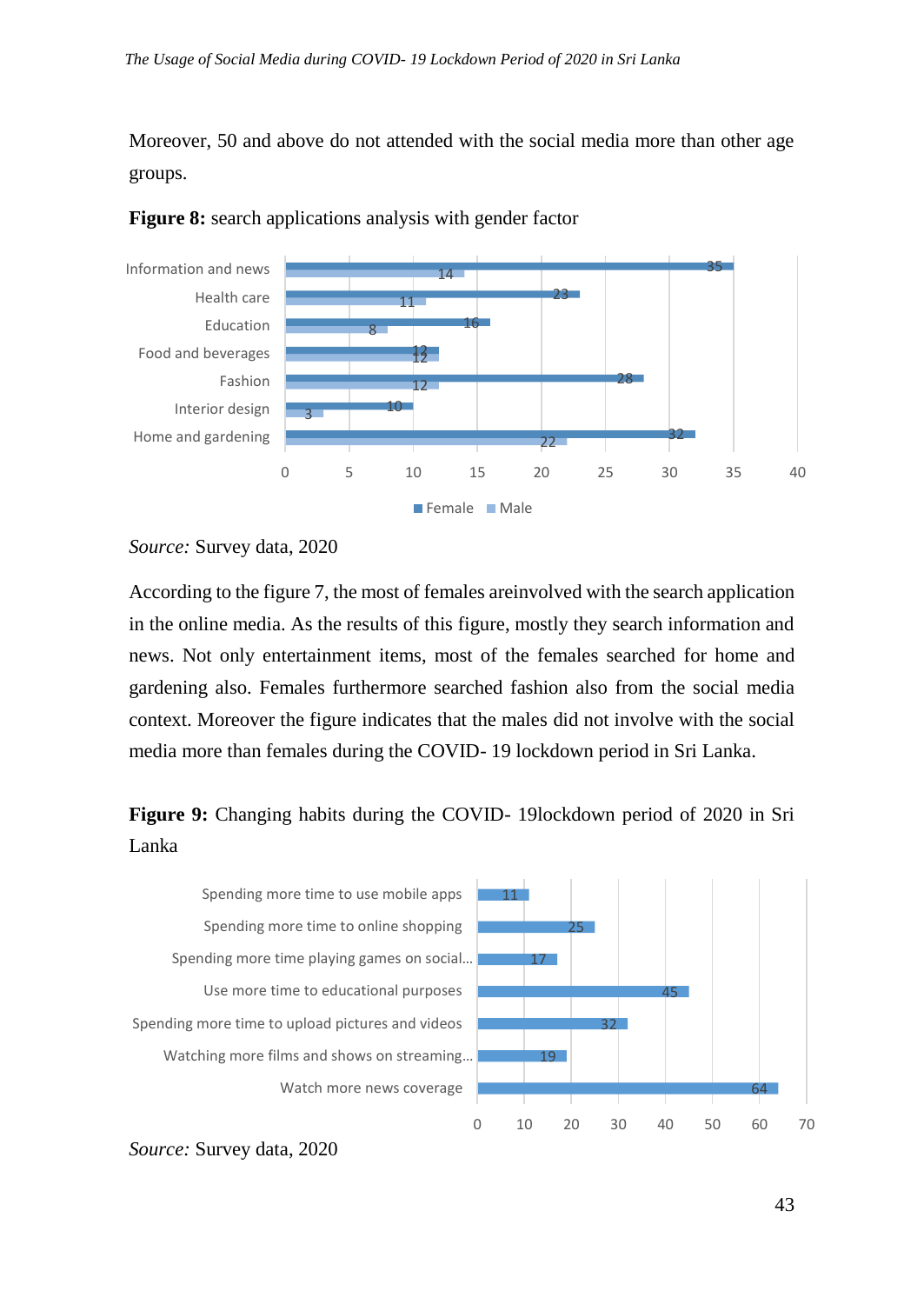The survey results mentioned about the mostly changing habits during the lockdown period in Sri Lanka. In this period people attained with the news channels to watch more news coverage. Furthermore results indicate that the people engaged with the social media for educational purposes. The other factor of the social media uploads determined by the survey is that, people spent more time to upload pictures and videos.Since because, people have more time to spend without any of work, people share their experience with pictures and videos with their friends and relations. Moreover, people used the social media to online shopping purposes also.





*Source:* Survey data, 2020

The figure 10 indicates the changing habits with the influence of social media during the COVID- 19 lockdown period in 2020. The data determine that most people were influenced by gardening during in this period with the effect of social media. Moreover, they were influenced to the healthcare with the social media during this period. Furthermore people were involved to make homemade bakery products during this period with the influence of the social media.

Further, the research data evidenced that most number of people use smart phones to connect with the internet during the COVID- 19 lockdown situation in 2020. Women between the ages of 31-40 are increasingly hanging out with social media to meet their various needs during the epidemic as well as to alleviate their anxiety. Facebook drives as the most popular social media application and people believe it provides variety of information than the other social media means. Among the users, online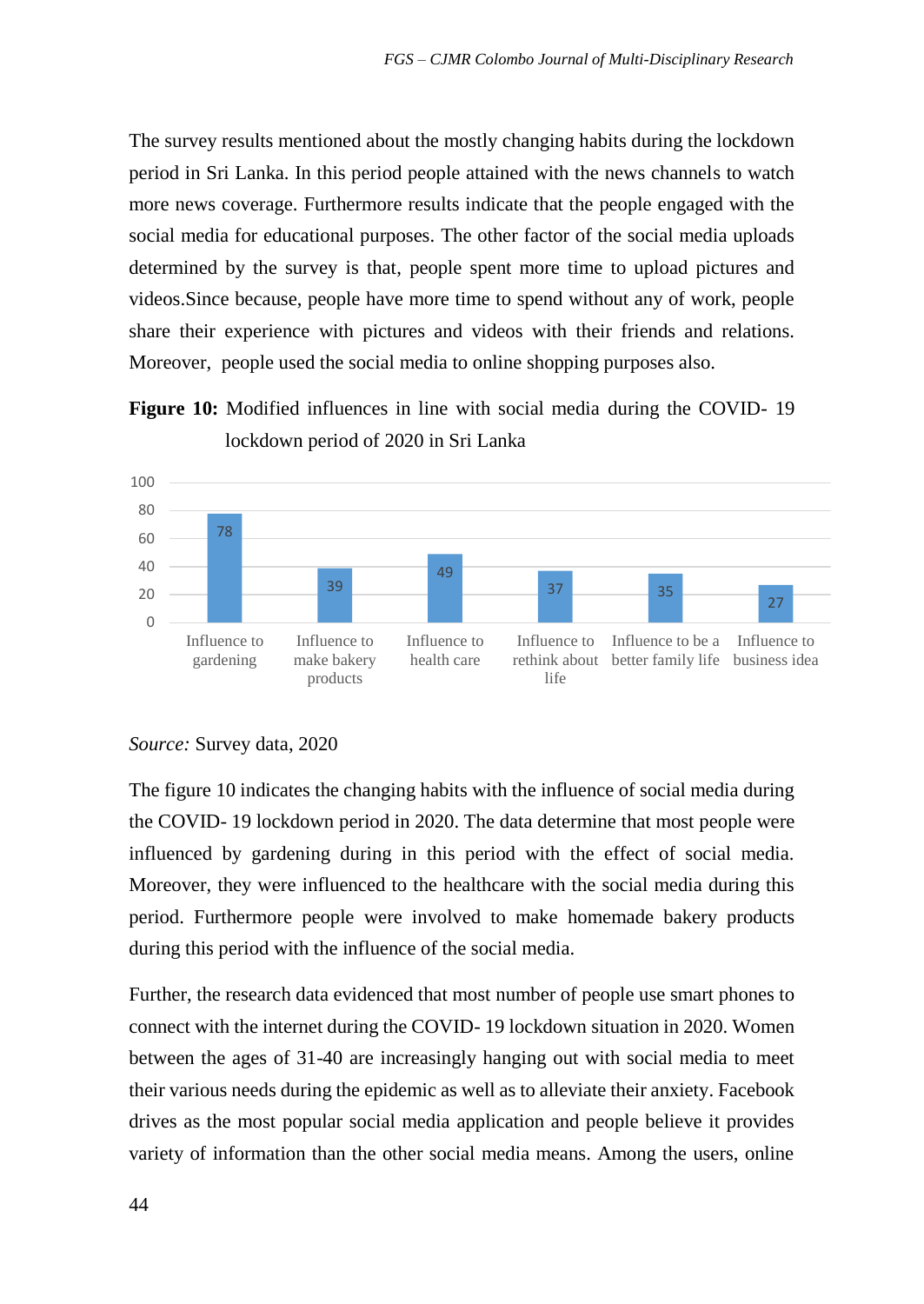users are mostly attached to social media to gain entertainment items and be updated with latest information about the situation. Most of online users attain with the new social media groups during the COVID- 19lockdown period than before..

## **Conclusions of the research**

As the conclusion of the research it defines that the new crowd has gathered towards the social media during the COVID- 19 lockdown period of 2020 in Sri Lanka. They mostly use the social media to share their important things with their relations and the friends. Mostly, the Sri Lankans use the social media platforms of Facebook, WhatsApp and YouTube to share their information. Furthermore, social media has pros and cons which can help during the pandemic to share new important information, diagnostic, treatment and make strong relationships between friends and relatives.It has kept people somewhat isolated.

New findings from this study show that Sri Lankans are increasingly using their mobile phones to use social media.It has also been found that females are more likely to interact with social media than males and are tempted to devote 5 to 7 hours a day to their daily routine. The data also found that the age group of 31-40 years was the most used on social media, with Facebook and WhatsApp being the most used social media. Considering the data, it was revealed that Sri Lankan social media users are using social media for no particular reason. Data shows that people who are employed in particular use social media more to inquire about information and news. Accordingly, it can be pointed out that it is a new trend to seek information through social media during this period.

There is an immense contribution of social media to Sri Lankans for continuing their normal life in the COVID- 19 lockdown epidemic situation in 2020. Increasingly people were attached with the social media during this period and they depend on the influential impact received from social media. Most people have adjusted their daily routine in accordance with social media. For instance, one good move of what they learn from social media would be home gardening. Thus the research conclusion determines that a huge impact has occurred in Sri Lankan society during the COVID-19 lockdown pandemic in 2020.Accordingly, this research confirms that there is a tendency of Sri Lankan people towards social media in COVID- 19 lockdown period.